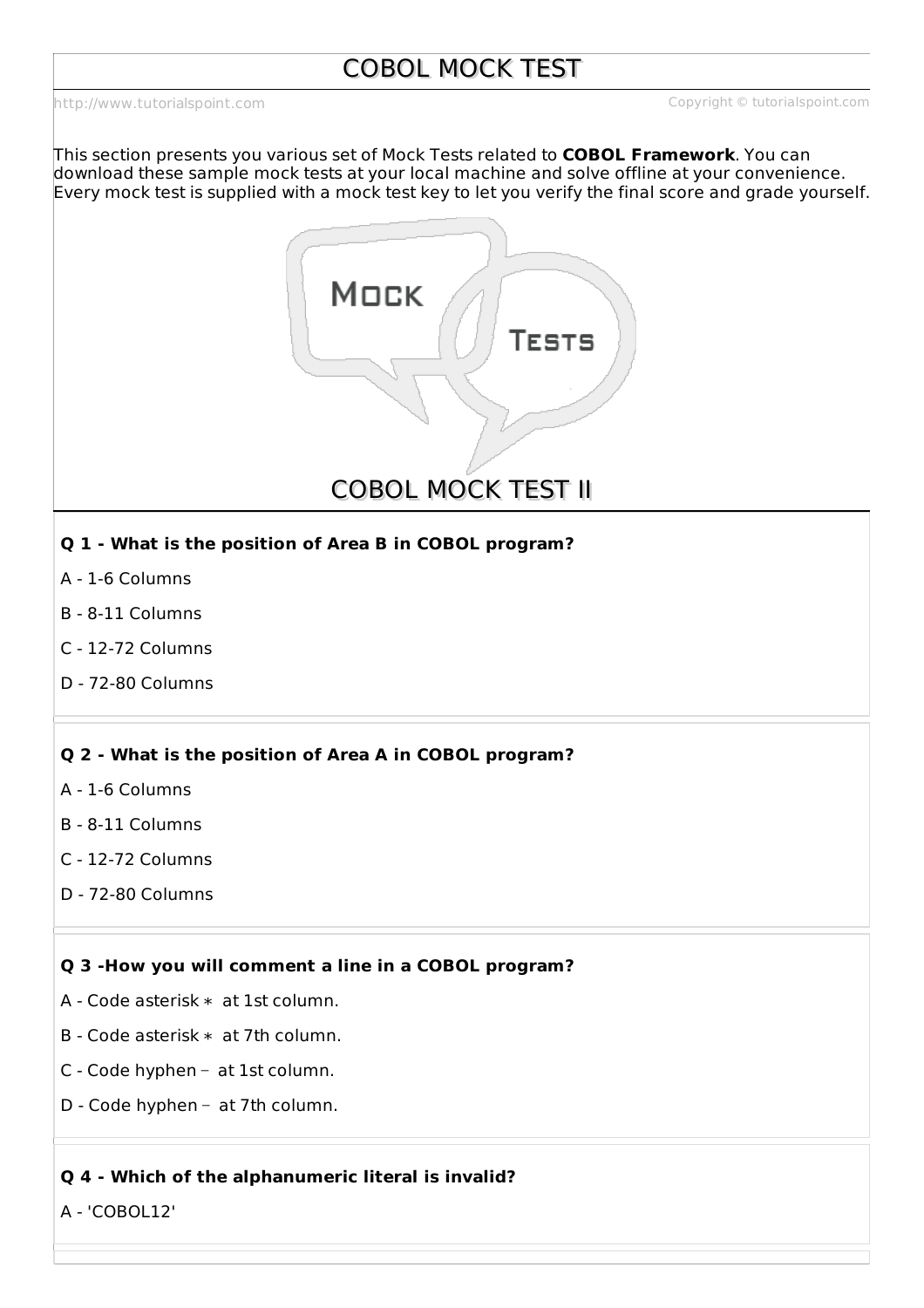A - 100

B - 10.9-

 $C - 10.9$ 

 $D - 10.9$ 

# **Q 6 - Which of the following word cannot be a user-defined COBOL word?**

- A WS-ACCEPT
- B ACCEPT
- C WS-DISPLAY
- D TUTORIAL

## **Q 7 - Which level number we should use for RENAMES clause?**

- A 77
- B 49
- C 66
- D 88

# **Q 8 - Which level number we should use for conditions?**

- A 77
- B 88
- C 01
- 
- D 66

## **Q 9 - What is the output of following program?**

```
IDENTIFICATION DIVISION.
PROGRAM-ID. HELLO.
DATA DIVISION.
   WORKING-STORAGE SECTION.
   01 WS-NUM1 PIC X(4) VALUE '15AB'.
PROCEDURE DIVISION.
   MOVE 'XXXX' TO WS-NUM1
   DISPLAY WS-NUM1.
STOP RUN.
```

```
A - 15AB
```

```
B - XXXX
```

```
C - Compilation error
```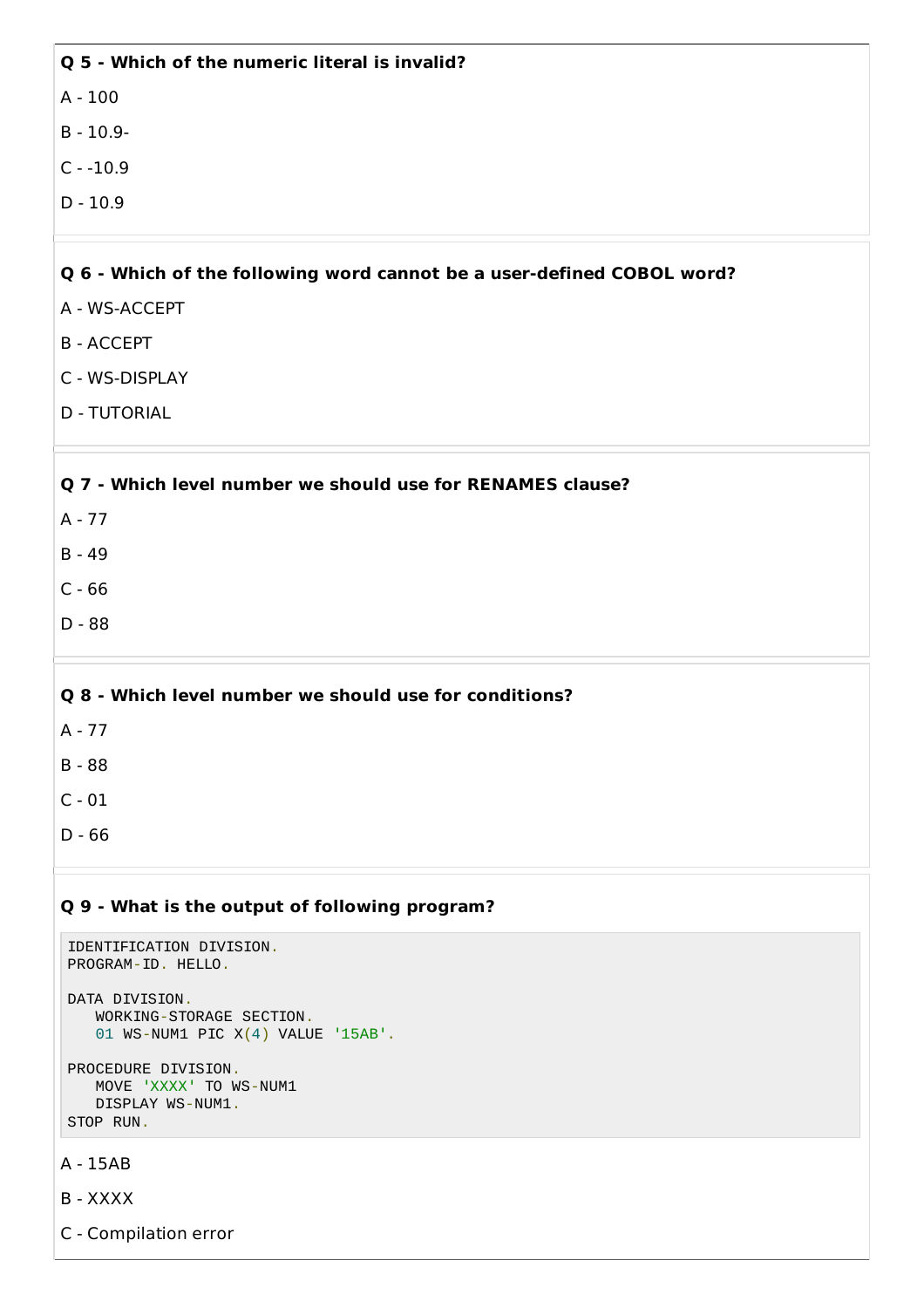## **Q 10 - What is the output of following program?**

```
IDENTIFICATION DIVISION.
PROGRAM-ID. HELLO.
```
DATA DIVISION. WORKING-STORAGE SECTION. 01 WS-ID PIC 9(5).

```
PROCEDURE DIVISION.
   A000-FIRST-PARA.
   INITIALIZE WS-ID REPLACING NUMERIC DATA BY 12345.
   DISPLAY WS-ID.
```
STOP RUN.

A - 00000

B - 12345

C - Spaces

D - Compilation error

# **Q 11 - What is the output of the following code?**

```
IDENTIFICATION DIVISION.
PROGRAM-ID. HELLO.
```

```
DATA DIVISION.
   WORKING-STORAGE SECTION.
   01 WS-NUM1 PIC 9(9).
   01 WS-NUM2 PIC 9(6).
```

```
PROCEDURE DIVISION.
   A000-FIRST-PARA.
   MOVE 123456789 TO WS-NUM1.
   MOVE WS-NUM1(3:6) TO WS-NUM2.
```
DISPLAY WS-NUM2

STOP RUN.

A - 456789

B - 000000

C - 123456

```
D - 345678
```
## **Q 12 - Moving a Numeric field to Alphabetic is legal?**

A - Yes

B - No

# **Q 13 - Moving a Alphabetic field to Numeric is legal?**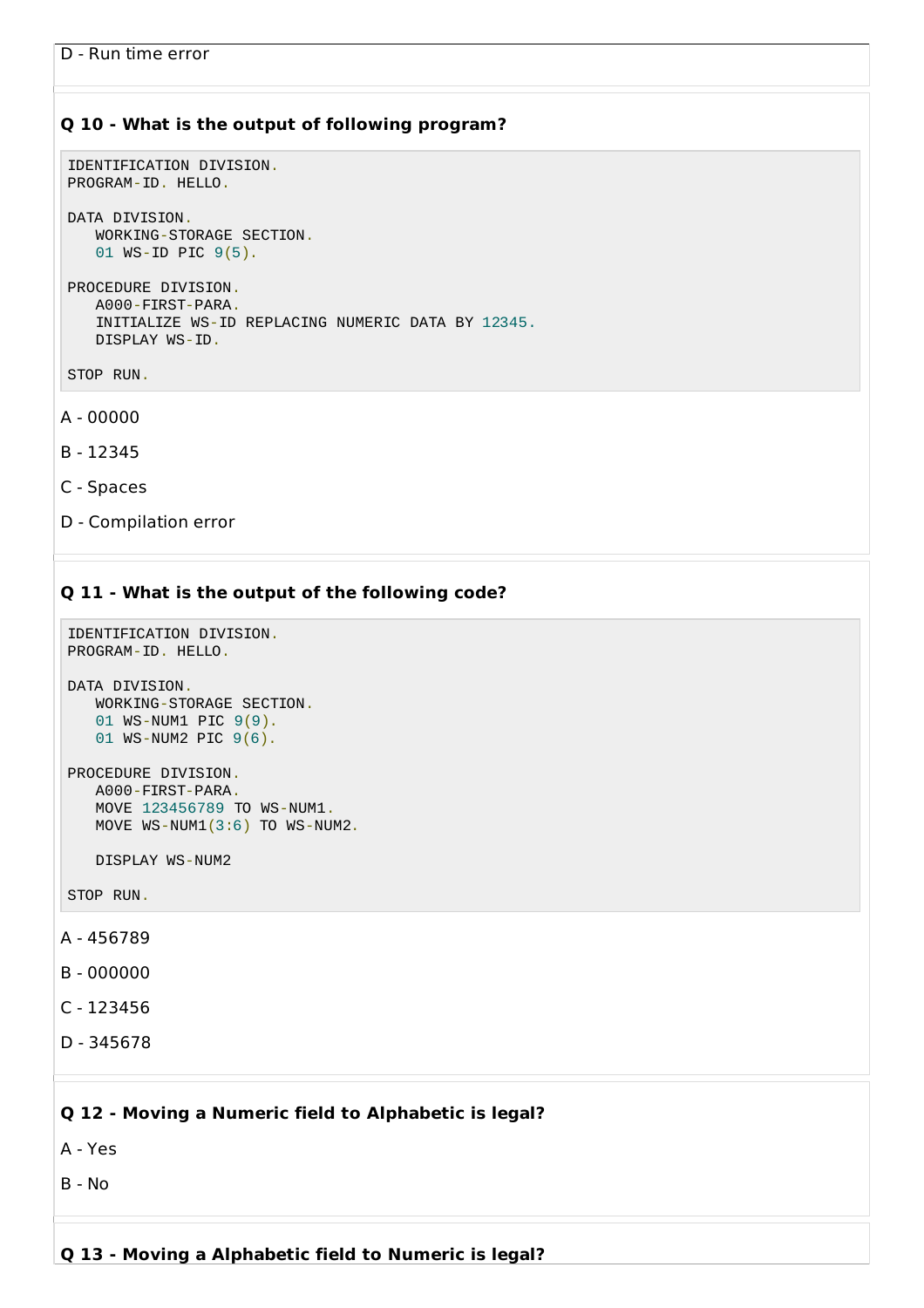A - Yes

B - No

# **Q 14 - Moving a Numeric field to Alphanumeric is legal?**

A - Yes

B - No

# **Q 15 - Moving a Alphabetic field to Alphanumeric is legal?**

A - Yes

B - No

#### **Q 16 - What is the output of following program?**

```
IDENTIFICATION DIVISION.
PROGRAM-ID. HELLO.
DATA DIVISION.
   WORKING-STORAGE SECTION.
   01 WS-NUMA PIC 9(9) VALUE 10.
   01 WS-NUMB PIC 9(9) VALUE 10.
   01 WS-NUMC PIC 9(9) VALUE 10.
   01 WS-NUMD PIC 9(9) VALUE 100.
   01 WS-NUME PIC 9(9) VALUE 10.
```

```
PROCEDURE DIVISION.
   SUBTRACT WS-NUMA WS-NUMB WS-NUMC FROM WS-NUMD GIVING WS-NUME.
   DISPLAY WS-NUME.
```

```
STOP RUN.
```
- A 000000100
- B 000000090
- C 000000070
- D 000000080

#### **Q 17 - What is the output of following program?**

```
IDENTIFICATION DIVISION.
PROGRAM-ID. HELLO.
DATA DIVISION.
   WORKING-STORAGE SECTION.
   01 WS-NUMA PIC 9(9) VALUE 100.
   01 WS-NUMB PIC 9(9) VALUE 15.
   01 WS-NUMC PIC 9(2).
   01 WS-REM PIC 9(2).
PROCEDURE DIVISION.
   DIVIDE WS-NUMA BY WS-NUMB GIVING WS-NUMC REMAINDER WS-REM.
   DISPLAY WS-NUMC ', ' WS-REM
```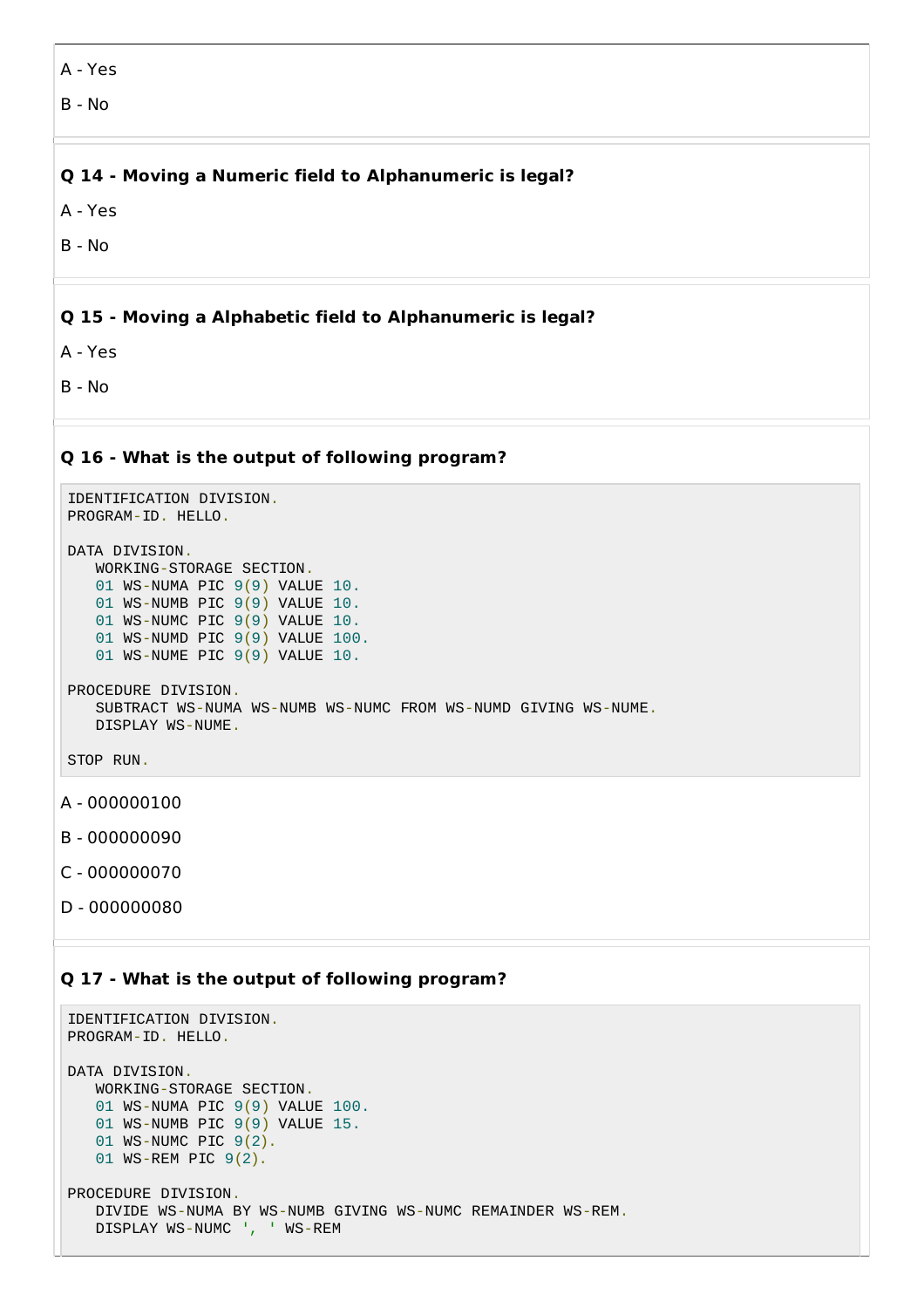STOP RUN.

A - 06, 10

B - 10, 06

C - Error

D - 100, 15

#### **Q 18 - What is the output of following program?**

```
IDENTIFICATION DIVISION.
PROGRAM-ID. HELLO.
DATA DIVISION.
   WORKING-STORAGE SECTION.
   01 WS-NUM1 PIC 9(9) VALUE 10 .
   01 WS-NUM2 PIC 9(9) VALUE 10.
   01 WS-NUM3 PIC 9(9) VALUE 10.
   01 WS-NUMA PIC 9(9) VALUE 50.
   01 WS-NUMB PIC 9(9) VALUE 10.
   01 WS-NUMC PIC 9(3).
PROCEDURE DIVISION.
   COMPUTE WS-NUMC = (WS-NUM1 * WS-NUM2) - (WS-NUMA / WS-NUMB) + WS-NUM3.
   DISPLAY WS-NUMC
```
STOP RUN.

```
A - 100
```
- B 105
- C Compilation error
- D Run time error

#### **Q 19 - What is the output of following program?**

```
IDENTIFICATION DIVISION.
PROGRAM-ID. HELLO.
DATA DIVISION.
   WORKING-STORAGE SECTION.
   01 WS-DESCRIPTION.
   05 WS-DATE1 VALUE '20140831'.
   10 WS-YEAR PIC X(4).
   10 WS-MONTH PIC X(2).
   10 WS-DATE PIC X(2).
   05 WS-DATE2 REDEFINES WS-DATE1 PIC 9(8).
PROCEDURE DIVISION.
```

```
DISPLAY WS-DATE2.
```
STOP RUN.

A - 00000000

B - 20140831

C - Compilation error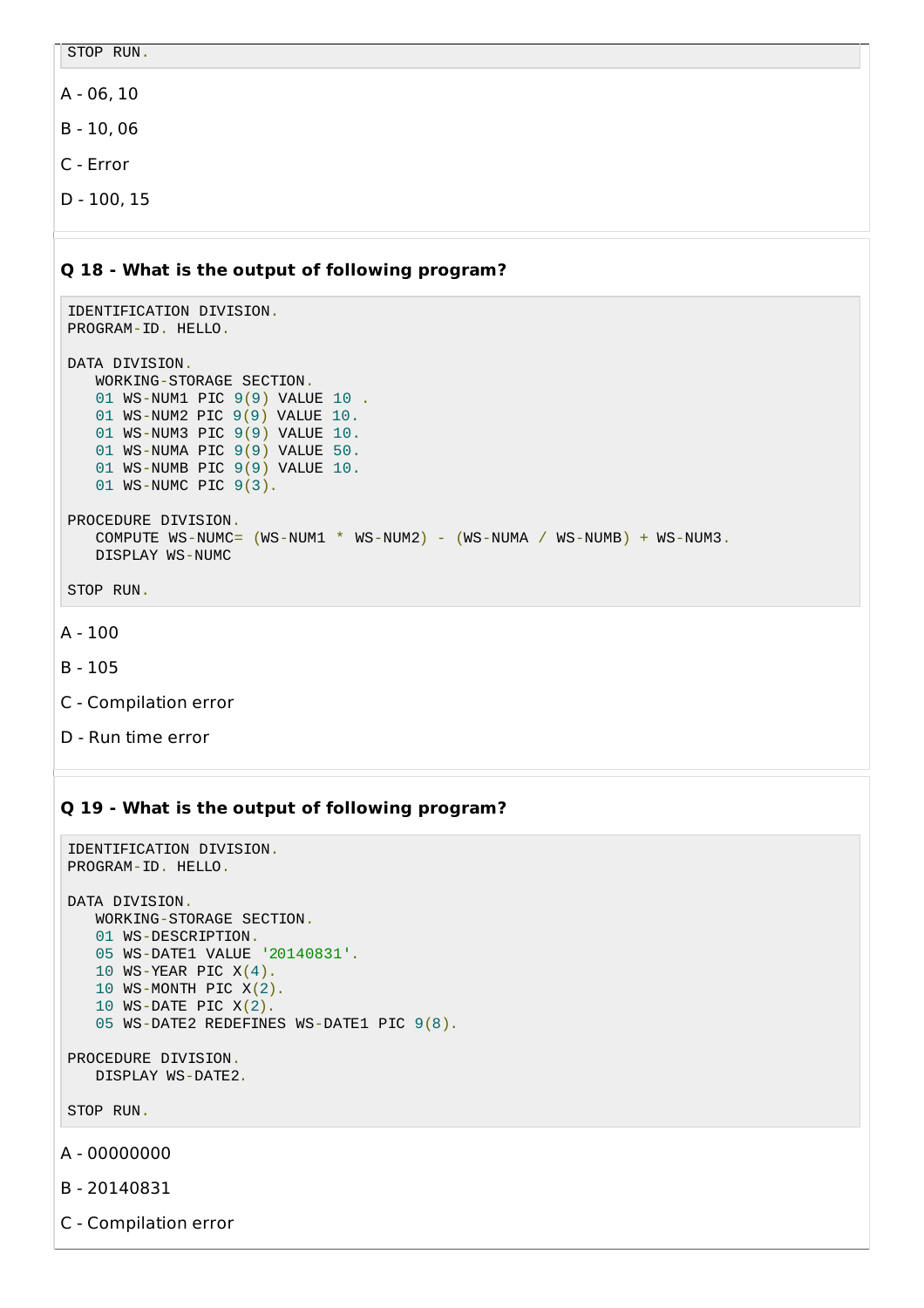# **Q 20 - What is the output of following program?**

```
IDENTIFICATION DIVISION.
PROGRAM-ID. HELLO.
DATA DIVISION.
   WORKING-STORAGE SECTION.
```

```
01 WS-DESCRIPTION.
05 WS-NUM.
10 WS-NUM1 PIC 9(2) VALUE 20.
10 WS-NUM2 PIC 9(2) VALUE 56.
05 WS-CHAR.
10 WS-CHAR1 PIC X(2) VALUE 'AA'.
10 WS-CHAR2 PIC X(2) VALUE 'BB'.
10 WS-RENAME RENAMES WS-NUM2 THRU WS-CHAR2.
```

```
PROCEDURE DIVISION.
   DISPLAY "WS-RENAME : " WS-RENAME.
```
STOP RUN.

#### A - 56AABB

- B Compilation Error
- C Space
- D Zeroes

# **Q 21 - How many bytes S96 USAGE IS COMP will take?**

- A 6
- B 4
- $C 3$
- $D 2$

#### **Q 22 - How many bytes S96 USAGE IS COMP-3 will take?**

- A 6
- B 3
- $C 4$
- $D 7$

## **Q 23 - What is the output of following program?**

```
IDENTIFICATION DIVISION.
PROGRAM-ID. HELLO.
```
DATA DIVISION. WORKING-STORAGE SECTION. 01 WS-NUM1 PIC 9(9). 01 WS-NUM2 PIC 9(9).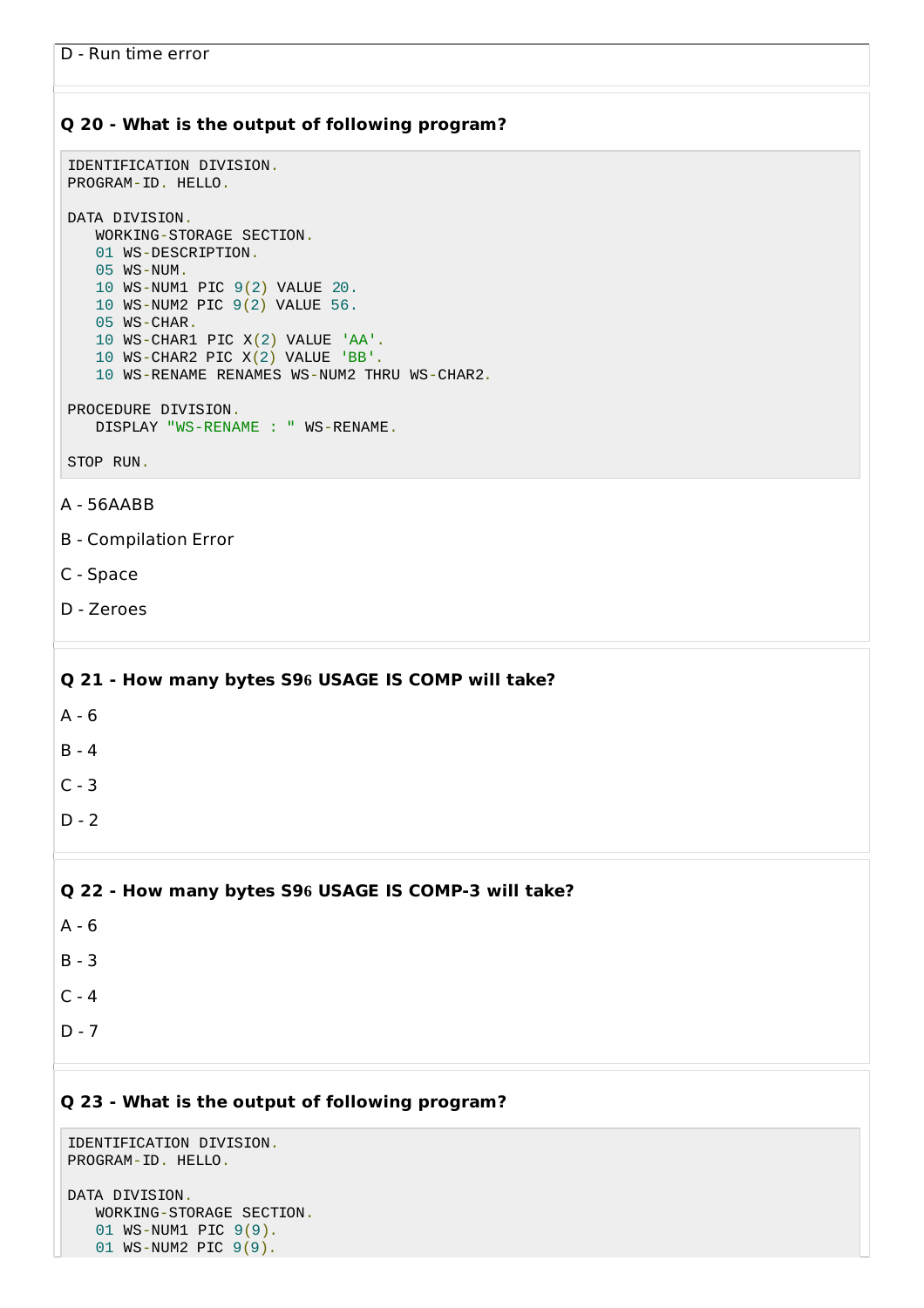```
PROCEDURE DIVISION.
  A000-FIRST-PARA.
  MOVE 25 TO WS-NUM1
  MOVE 15 TO WS-NUM2
  IF WS-NUM1 > WS-NUM2 THEN
      DISPLAY 'IN LOOP 1 - IF BLOCK'
   ELSE
      DISPLAY 'IN LOOP 1 - ELSE BLOCK'
   END-IF.
```
STOP RUN.

A - IN LOOP 1 - ELSE BLOCK

B - IN LOOP 1 - IF BLOCK

C - Error

D - None of these

#### **Q 24 - What is the output of following program?**

```
IDENTIFICATION DIVISION.
PROGRAM-ID. HELLO.
```
DATA DIVISION. WORKING-STORAGE SECTION. 01 WS-NUM PIC 9(3). 88 PASS VALUES ARE 041 THRU 100. 88 FAIL VALUES ARE 000 THRU 40.

```
PROCEDURE DIVISION.
   A000-FIRST-PARA.
   MOVE 65 TO WS-NUM.
  IF PASS
```

```
DISPLAY 'Passed with ' WS-NUM ' marks'.
```

```
IF FAIL
   DISPLAY 'FAILED with ' WS-NUM 'marks'.
```
STOP RUN.

A - Compilation error

B - Passed with 065 marks

C - FAILED with 065 marks

D - None of these

# **Q 25 - What is the output of following program?**

```
IDENTIFICATION DIVISION.
PROGRAM-ID. HELLO.
```
PROCEDURE DIVISION. A-PARA. PERFORM DISPLAY 'A' END-PERFORM. PERFORM C-PARA THRU E-PARA.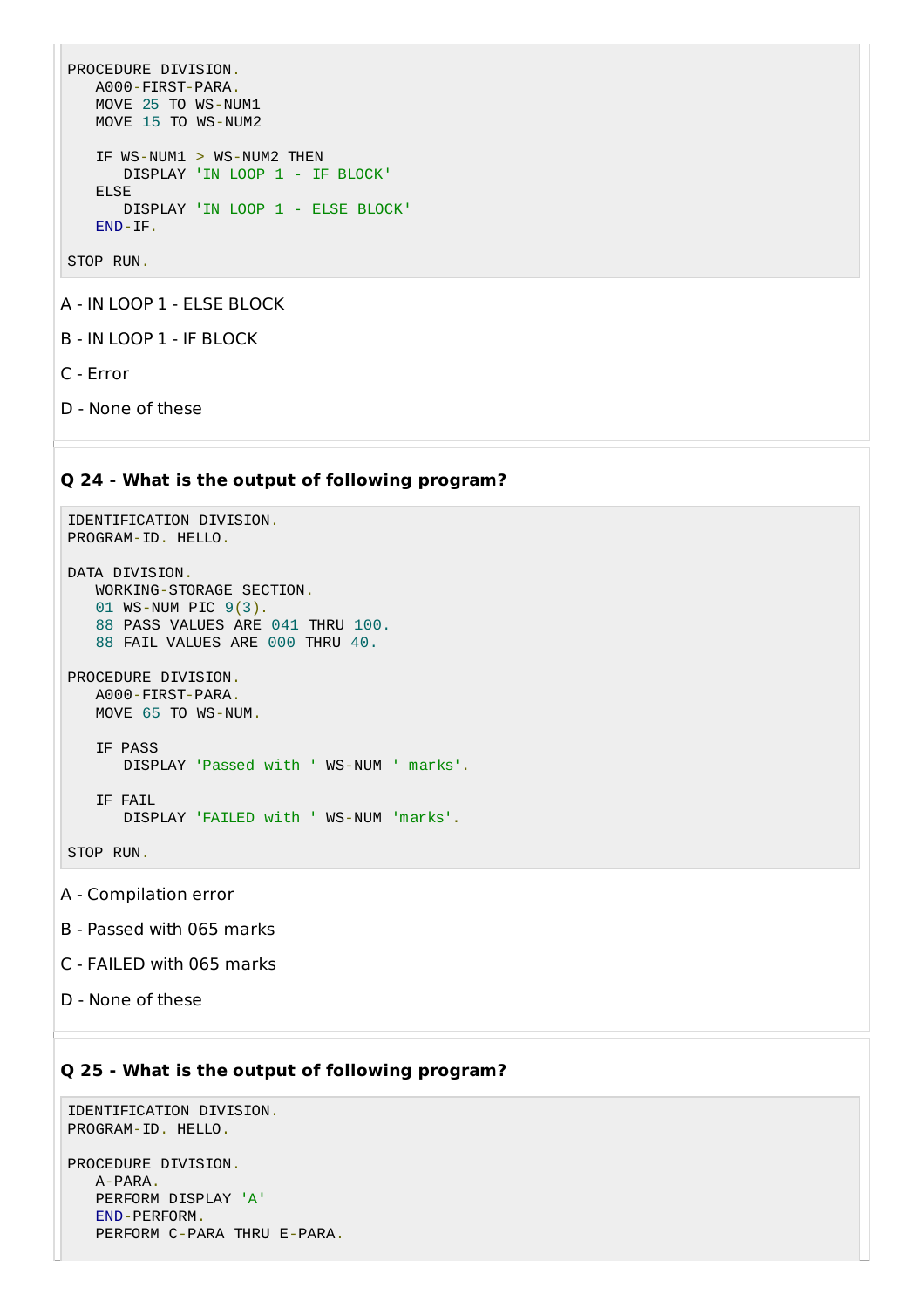| B-PARA.<br>DTSPLAY 'B'.<br>STOP RUN. |  |
|--------------------------------------|--|
| C-PARA.<br>DISPLAY 'C'.              |  |
| D-PARA.<br>DISPLAY 'D'.              |  |
| F-PARA.<br>DTSPLAY 'F'.              |  |
| - ACDEB                              |  |

B - ADCEB

 $\overline{\mathsf{A}}$ 

- C DEBAC
- D DACEB

# ANSWER SHEET

| <b>Question Number Answer Key</b> |             |
|-----------------------------------|-------------|
| $\mathbf 1$                       | $\mathsf C$ |
| $\overline{2}$                    | $\sf B$     |
| $\mathsf{3}$                      | $\sf B$     |
| $\overline{\mathbf{4}}$           | $\mathsf D$ |
| 5                                 | $\sf B$     |
| $\,$ 6 $\,$                       | $\sf B$     |
| $\boldsymbol{7}$                  | $\mathsf C$ |
| $\, 8$                            | $\sf B$     |
| $\boldsymbol{9}$                  | $\sf B$     |
| $10\,$                            | $\sf B$     |
| $11\,$                            | $\mathsf D$ |
| 12                                | $\sf B$     |
| $13\,$                            | $\sf B$     |
| 14                                | $\sf A$     |
| $15\,$                            | $\mathsf A$ |
| $16\,$                            | $\mathsf C$ |
| 17                                | $\sf A$     |
| $18\,$                            | $\sf B$     |
| 19                                | $\sf B$     |
| $20\,$                            | $\sf B$     |
| 21                                | $\sf B$     |